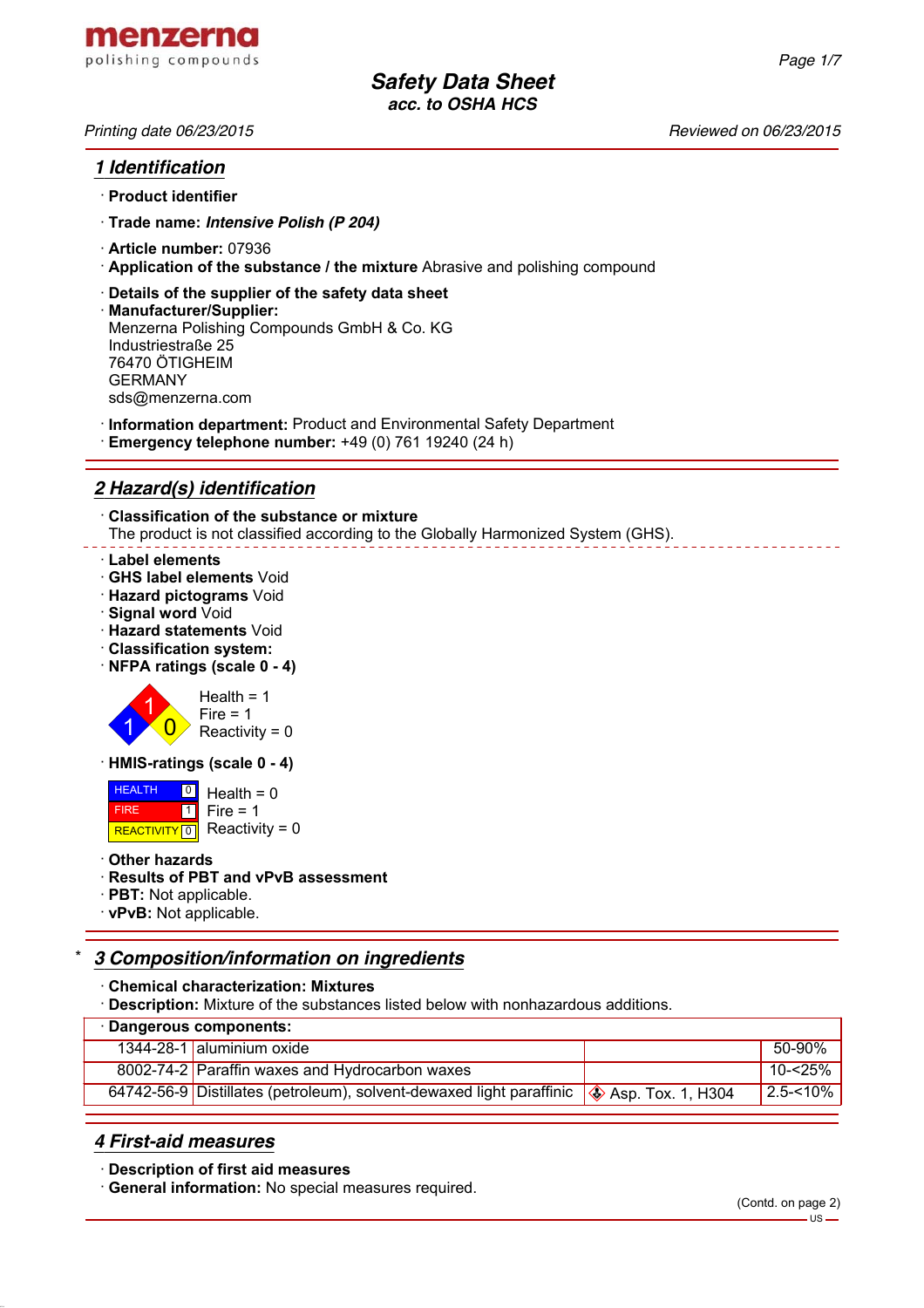menzerna polishing compounds

*Printing date 06/23/2015 Reviewed on 06/23/2015*

**Trade name:** *Intensive Polish (P 204)*

(Contd. of page 1) · **After inhalation:** Supply fresh air; consult doctor in case of complaints. · **After skin contact:** Immediately wash with water and soap and rinse thoroughly. If skin irritation continues, consult a doctor. · **After eye contact:** Rinse opened eye for several minutes under running water. If symptoms persist, consult a doctor. · **After swallowing:** Rinse out mouth and then drink plenty of water. If symptoms persist consult doctor. · **Information for doctor:** · **Most important symptoms and effects, both acute and delayed** No further relevant information available. · **Indication of any immediate medical attention and special treatment needed** Treat according to symptoms. *5 Fire-fighting measures* · **Extinguishing media** · **Suitable extinguishing agents:** Water spray, foam, dry powder or carbon dioxide. · **For safety reasons unsuitable extinguishing agents:** Water with full jet · **Special hazards arising from the substance or mixture** Nitrogen oxides (NOx)

- · **Advice for firefighters**
- · **Protective equipment:**

Wear self-contained respiratory protective device. Wear fully protective suit.

#### *6 Accidental release measures*

· **Personal precautions, protective equipment and emergency procedures**

Keep unnecessary personnel away. Ensure adequate ventilation. Use personal protection recommended in section 8.

- · **Environmental precautions:** Do not allow to enter sewers/ surface or ground water.
- · **Methods and material for containment and cleaning up:** Pick up mechanically.
- **Reference to other sections**
- See Section 7 for information on safe handling.
- See Section 8 for information on personal protection equipment.

See Section 13 for disposal information.

## *7 Handling and storage*

· **Handling:**

· **Precautions for safe handling** No special precautions are necessary if used correctly.

- · **Information about protection against explosions and fires:** No special measures required.
- · **Conditions for safe storage, including any incompatibilities**
- · **Storage:**
- · **Requirements to be met by storerooms and receptacles:** Store in a well-ventilated place. Storage temperature: between 15 °C and 25 °C.
- · **Information about storage in one common storage facility:** Not required.
- · **Further information about storage conditions:** None.
- · **Specific end use(s)** No further relevant information available.

# \* *8 Exposure controls/personal protection*

· **Additional information about design of technical systems:** No further data; see item 7.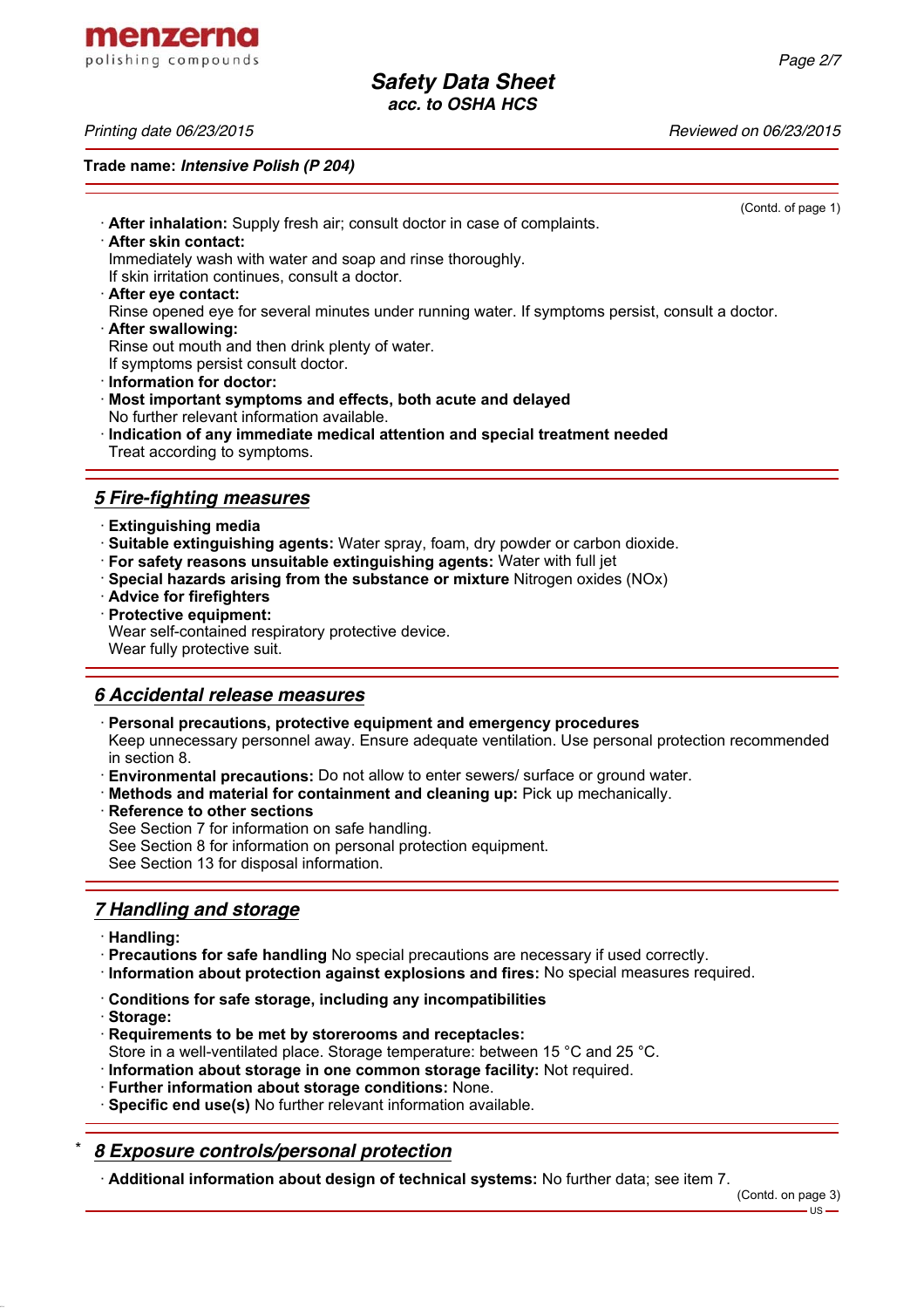menzerna polishing compounds

*Printing date 06/23/2015 Reviewed on 06/23/2015*

**Trade name:** *Intensive Polish (P 204)*

(Contd. of page 2)

| <b>Control parameters</b>                                                                                                                                                                                                                                                                                                                                                                                                                                                                                                                                                                                                                                                                                                                                                                                                                                                                                                                                                                                                                                                                                                                                                                                                                                                                                                                                    |                                                                                                             |  |  |  |
|--------------------------------------------------------------------------------------------------------------------------------------------------------------------------------------------------------------------------------------------------------------------------------------------------------------------------------------------------------------------------------------------------------------------------------------------------------------------------------------------------------------------------------------------------------------------------------------------------------------------------------------------------------------------------------------------------------------------------------------------------------------------------------------------------------------------------------------------------------------------------------------------------------------------------------------------------------------------------------------------------------------------------------------------------------------------------------------------------------------------------------------------------------------------------------------------------------------------------------------------------------------------------------------------------------------------------------------------------------------|-------------------------------------------------------------------------------------------------------------|--|--|--|
| Components with limit values that require monitoring at the workplace:                                                                                                                                                                                                                                                                                                                                                                                                                                                                                                                                                                                                                                                                                                                                                                                                                                                                                                                                                                                                                                                                                                                                                                                                                                                                                       |                                                                                                             |  |  |  |
|                                                                                                                                                                                                                                                                                                                                                                                                                                                                                                                                                                                                                                                                                                                                                                                                                                                                                                                                                                                                                                                                                                                                                                                                                                                                                                                                                              | 1344-28-1 aluminium oxide                                                                                   |  |  |  |
|                                                                                                                                                                                                                                                                                                                                                                                                                                                                                                                                                                                                                                                                                                                                                                                                                                                                                                                                                                                                                                                                                                                                                                                                                                                                                                                                                              | PEL Long-term value: 15*; 15** mg/m <sup>3</sup><br>*Total dust; ** Respirable fraction                     |  |  |  |
| REL                                                                                                                                                                                                                                                                                                                                                                                                                                                                                                                                                                                                                                                                                                                                                                                                                                                                                                                                                                                                                                                                                                                                                                                                                                                                                                                                                          | Long-term value: 10* 5** mg/m <sup>3</sup><br>as Al*Total dust**Respirable/pyro powd./welding f.            |  |  |  |
| <b>TLV</b>                                                                                                                                                                                                                                                                                                                                                                                                                                                                                                                                                                                                                                                                                                                                                                                                                                                                                                                                                                                                                                                                                                                                                                                                                                                                                                                                                   | Long-term value: $1*$ mg/m <sup>3</sup><br>as AI; *as respirable fraction                                   |  |  |  |
|                                                                                                                                                                                                                                                                                                                                                                                                                                                                                                                                                                                                                                                                                                                                                                                                                                                                                                                                                                                                                                                                                                                                                                                                                                                                                                                                                              | 8002-74-2 Paraffin waxes and Hydrocarbon waxes                                                              |  |  |  |
|                                                                                                                                                                                                                                                                                                                                                                                                                                                                                                                                                                                                                                                                                                                                                                                                                                                                                                                                                                                                                                                                                                                                                                                                                                                                                                                                                              | REL Long-term value: 2 mg/m <sup>3</sup>                                                                    |  |  |  |
|                                                                                                                                                                                                                                                                                                                                                                                                                                                                                                                                                                                                                                                                                                                                                                                                                                                                                                                                                                                                                                                                                                                                                                                                                                                                                                                                                              | TLV   Long-term value: $2 \text{ mg/m}^3$                                                                   |  |  |  |
|                                                                                                                                                                                                                                                                                                                                                                                                                                                                                                                                                                                                                                                                                                                                                                                                                                                                                                                                                                                                                                                                                                                                                                                                                                                                                                                                                              | 64742-56-9 Distillates (petroleum), solvent-dewaxed light paraffinic                                        |  |  |  |
|                                                                                                                                                                                                                                                                                                                                                                                                                                                                                                                                                                                                                                                                                                                                                                                                                                                                                                                                                                                                                                                                                                                                                                                                                                                                                                                                                              | TWA Long-term value: 5 mg/m <sup>3</sup>                                                                    |  |  |  |
|                                                                                                                                                                                                                                                                                                                                                                                                                                                                                                                                                                                                                                                                                                                                                                                                                                                                                                                                                                                                                                                                                                                                                                                                                                                                                                                                                              | Additional information: The lists that were valid during the creation were used as basis.                   |  |  |  |
| <b>Exposure controls</b><br>· Personal protective equipment:<br><b>General protective and hygienic measures:</b><br>The usual precautionary measures for handling chemicals should be followed.<br>· Breathing equipment: Not necessary if room is well-ventilated.<br>· Protection of hands:<br>Protective gloves are recommended.<br>The glove material has to be impermeable and resistant to the product/ the substance/ the preparation.<br>Due to missing tests no recommendation to the glove material can be given for the product/ the<br>preparation/ the chemical mixture.<br>Selection of the glove material on consideration of the penetration times, rates of diffusion and the<br>degradation<br><b>Material of gloves</b><br>The selection of the suitable gloves does not only depend on the material, but also on further marks of<br>quality and varies from manufacturer to manufacturer. As the product is a preparation of several<br>substances, the resistance of the glove material can not be calculated in advance and has therefore to be<br>checked prior to the application.<br>Penetration time of glove material<br>The exact break through time has to be found out by the manufacturer of the protective gloves and has to<br>be observed.<br>Eye protection: Safety glasses<br>Body protection: Protective work clothing |                                                                                                             |  |  |  |
| 9 Physical and chemical properties                                                                                                                                                                                                                                                                                                                                                                                                                                                                                                                                                                                                                                                                                                                                                                                                                                                                                                                                                                                                                                                                                                                                                                                                                                                                                                                           |                                                                                                             |  |  |  |
| Form:                                                                                                                                                                                                                                                                                                                                                                                                                                                                                                                                                                                                                                                                                                                                                                                                                                                                                                                                                                                                                                                                                                                                                                                                                                                                                                                                                        | Information on basic physical and chemical properties<br><b>General Information</b><br>Appearance:<br>Solid |  |  |  |

**Color:** Pink<br>
Pink<br>
Pink<br>
Char Characteristic<br>Not determined. · Odour threshold: · **pH-value:** Not applicable. · **Change in condition Melting point/Melting range:** > 40 °C (> 104 °F)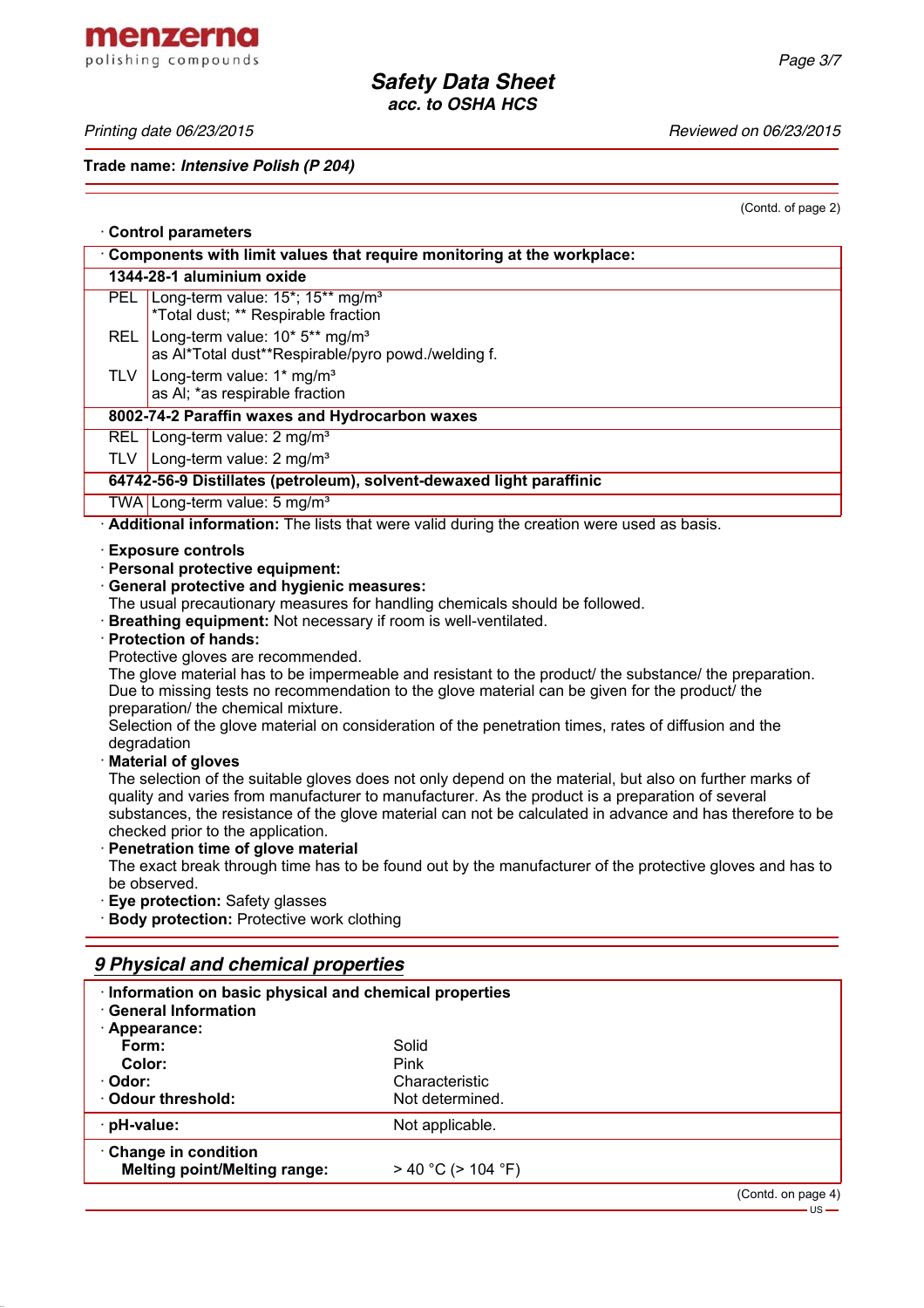*Printing date 06/23/2015 Reviewed on 06/23/2015*

**Trade name:** *Intensive Polish (P 204)*

|                                                                                 | (Contd. of page 3)                                                               |  |
|---------------------------------------------------------------------------------|----------------------------------------------------------------------------------|--|
| <b>Boiling point/Boiling range:</b>                                             | $> 100 °C$ ( $> 212 °F$ )                                                        |  |
| · Flash point:                                                                  | $> 100 °C$ ( $> 212 °F$ )                                                        |  |
| · Flammability (solid, gaseous):                                                | Not determined.                                                                  |  |
| · Decomposition temperature:                                                    | Not determined.                                                                  |  |
| · Auto igniting:                                                                | Product is not selfigniting.                                                     |  |
| · Danger of explosion:                                                          | Product does not present an explosion hazard.                                    |  |
| · Density:<br>· Relative density<br>· Vapour density<br><b>Evaporation rate</b> | Not determined.<br>Not determined.<br>Not applicable.<br>Not applicable.         |  |
| · Solubility in / Miscibility with<br>Water:                                    | Not miscible or difficult to mix.                                                |  |
| · Partition coefficient (n-octanol/water): Not determined.                      |                                                                                  |  |
| · Viscosity:<br>Dynamic:<br><b>Kinematic:</b><br>$\cdot$ Other information      | Not applicable.<br>Not applicable.<br>No further relevant information available. |  |

### *10 Stability and reactivity*

- · **Reactivity** None under normal conditions.
- · **Chemical stability**
- · **Thermal decomposition / conditions to be avoided:**
- No decomposition if used according to specifications.
- · **Possibility of hazardous reactions** No dangerous reactions known.
- · **Conditions to avoid** No further relevant information available.
- · **Incompatible materials:** No further relevant information available.
- · **Hazardous decomposition products:** No dangerous decomposition products known.

## *11 Toxicological information*

- · **Information on toxicological effects**
- · **Acute toxicity:**
- · **Primary irritant effect:**
- · **on the skin:** No irritant effect.
- · **on the eye:** No irritating effect.
- · **Sensitization:** No sensitizing effects known.
- · **Additional toxicological information:**

The product is not subject to classification according to internally approved calculation methods for preparations:

When used and handled according to specifications, the product does not have any harmful effects according to our experience and the information provided to us.

#### · **OSHA-Ca (Occupational Safety & Health Administration)**

None of the ingredients is listed.

(Contd. on page 5)

- US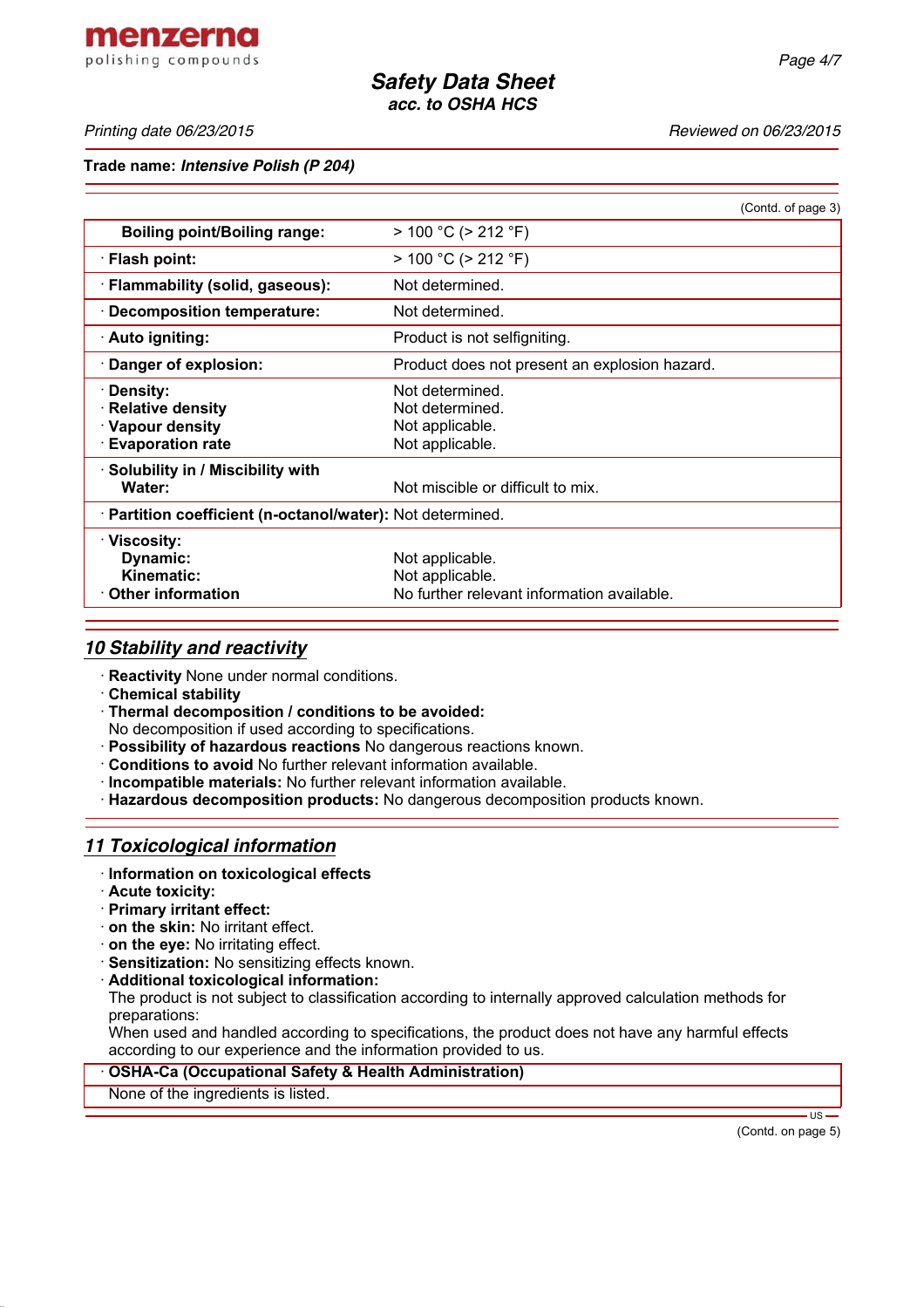*Printing date 06/23/2015 Reviewed on 06/23/2015*

**Trade name:** *Intensive Polish (P 204)*

(Contd. of page 4)

## *12 Ecological information*

- · **Toxicity**
- · **Aquatic toxicity:** No further relevant information available.
- · **Persistence and degradability** No further relevant information available.
- · **Behavior in environmental systems:**
- · **Bioaccumulative potential** No further relevant information available.
- · **Mobility in soil** No further relevant information available.
- · **Additional ecological information:**
- · **General notes:**

Water hazard class 1 (Self-assessment): slightly hazardous for water Do not allow undiluted product or large quantities of it to reach ground water, water course or sewage system.

- · **Results of PBT and vPvB assessment**
- · **PBT:** Not applicable.
- · **vPvB:** Not applicable.
- · **Other adverse effects** No further relevant information available.

### *13 Disposal considerations*

· **Waste treatment methods**

· **Recommendation:** Must be specially treated adhering to official regulations.

· **Waste disposal key:**

Waste codes should be determined in consultation with the customer, supplier and disposal.

· **Uncleaned packagings:**

· **Recommendation:** Disposal must be made according to official regulations.

#### *14 Transport information*

| $\cdot$ UN-Number<br>DOT, ADR, ADN, IMDG, IATA                                                | Void            |  |
|-----------------------------------------------------------------------------------------------|-----------------|--|
| · UN proper shipping name<br>DOT, ADR, ADN, IMDG, IATA                                        | Void            |  |
| · Transport hazard class(es)                                                                  |                 |  |
| · DOT, ADR, ADN, IMDG, IATA<br>· Class                                                        | Void            |  |
| · Packing group<br>· DOT, ADR, IMDG, IATA                                                     | Void            |  |
| · Environmental hazards:<br>· Marine pollutant:                                               | No              |  |
| · Special precautions for user                                                                | Not applicable. |  |
| Transport in bulk according to Annex II of<br>MARPOL73/78 and the IBC Code<br>Not applicable. |                 |  |
| · UN "Model Regulation":                                                                      |                 |  |
|                                                                                               | $US -$          |  |

(Contd. on page 6)

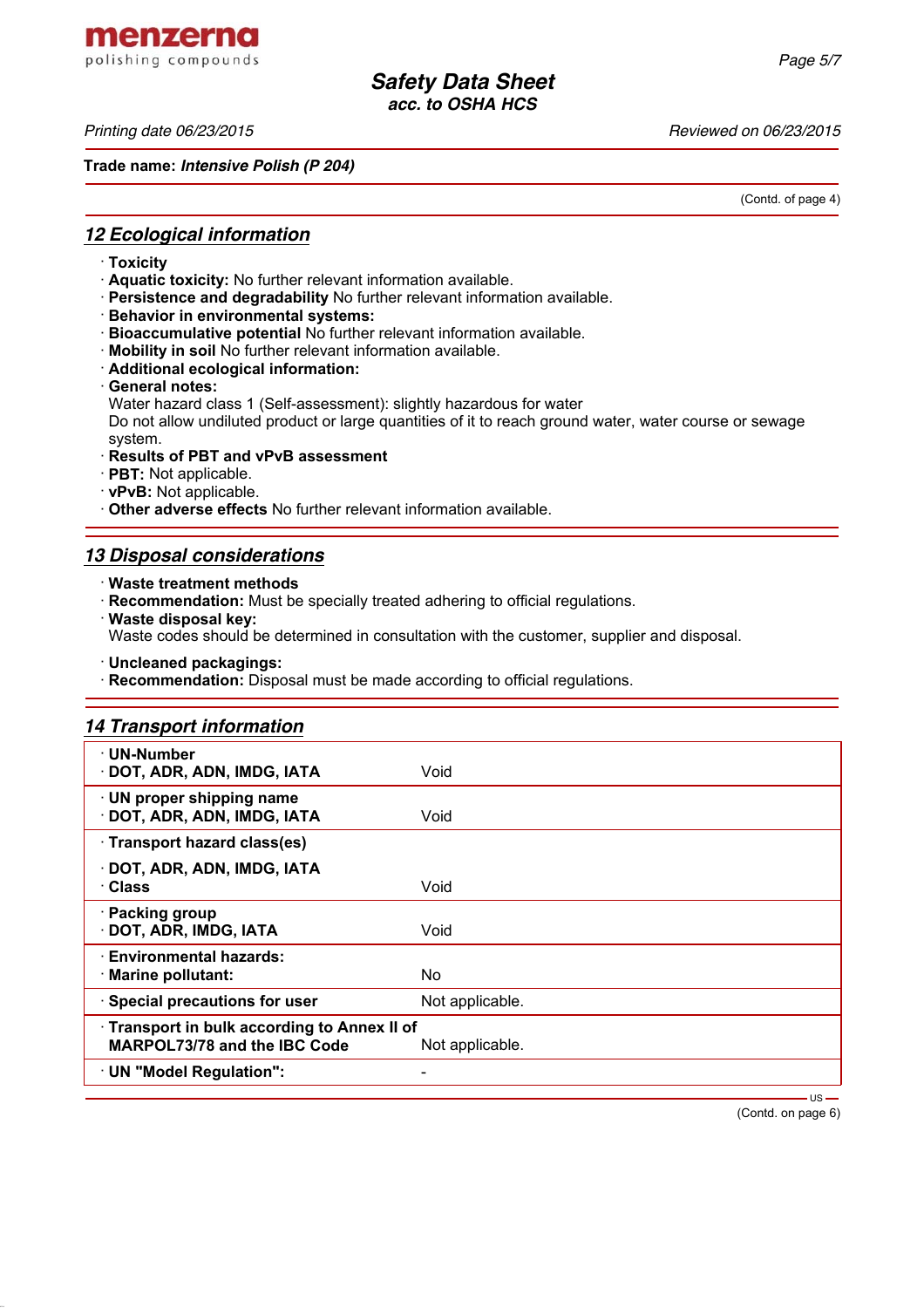menzerna polishing compounds

*Printing date 06/23/2015 Reviewed on 06/23/2015*

**Trade name:** *Intensive Polish (P 204)*

(Contd. of page 5)

## \* *15 Regulatory information*

· **Safety, health and environmental regulations/legislation specific for the substance or mixture** · **Sara**

| · Section 355 (extremely hazardous substances):             |
|-------------------------------------------------------------|
| None of the ingredients is listed.                          |
| Section 313 (Specific toxic chemical listings):             |
| 1344-28-1 aluminium oxide                                   |
| · TSCA (Toxic Substances Control Act):                      |
| All ingredients are listed.                                 |
| Proposition 65                                              |
| <b>Chemicals known to cause cancer:</b>                     |
| None of the ingredients is listed.                          |
| Chemicals known to cause reproductive toxicity for females: |
| None of the ingredients is listed.                          |
| Chemicals known to cause reproductive toxicity for males:   |
| None of the ingredients is listed.                          |
| Chemicals known to cause developmental toxicity:            |
| None of the ingredients is listed.                          |
| · Carcinogenic categories                                   |
| <b>EPA (Environmental Protection Agency)</b>                |
| None of the ingredients is listed                           |

None of the ingredients is listed.

| TLV (Threshold Limit Value established by ACGIH)                   |                           |    |  |  |
|--------------------------------------------------------------------|---------------------------|----|--|--|
|                                                                    | 1344-28-1 aluminium oxide | A4 |  |  |
|                                                                    | 1309-37-1 diiron trioxide | A4 |  |  |
|                                                                    | 80-56-8 pin-2(3)-ene      | A4 |  |  |
|                                                                    | 127-91-3 beta-Pinene      | A4 |  |  |
| · NIOSH-Ca (National Institute for Occupational Safety and Health) |                           |    |  |  |

None of the ingredients is listed.

· **GHS label elements** Void

· **Hazard pictograms** Void

· **Signal word** Void

· **Hazard statements** Void

· **Chemical safety assessment:** A Chemical Safety Assessment has not been carried out.

#### *16 Other information*

This information is based on our present knowledge. However, this shall not constitute a guarantee for any specific product features and shall not establish a legally valid contractual relationship.

· **Relevant phrases**

H304 May be fatal if swallowed and enters airways.

- · **Department issuing SDS:** Product and Environmental Safety Department
- · **Date of preparation / last revision** 06/23/2015 / 1

· **Abbreviations and acronyms:** ADR: Accord européen sur le transport des marchandises dangereuses par Route (European Agreement concerning the International Carriage of Dangerous Goods by Road) IMDG: International Maritime Code for Dangerous Goods DOT: US Department of Transportation IATA: International Air Transport Association